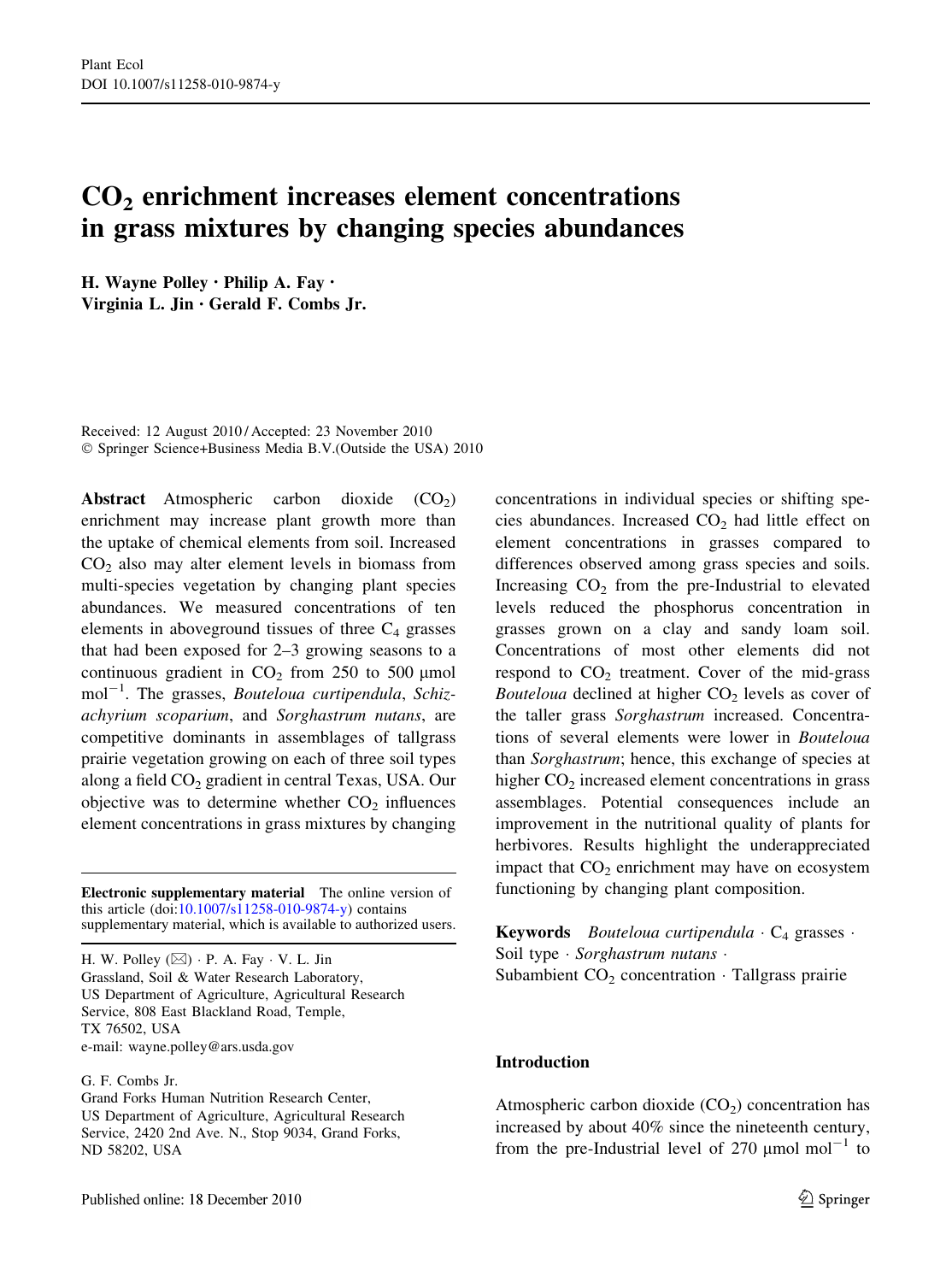the current level of 385  $\mu$ mol mol<sup>-1</sup> (Petit et al. [1999;](#page-12-0) Keeling et al. [2009](#page-11-0)). Atmospheric  $CO<sub>2</sub>$  is expected to reach double the pre-Industrial concentration during this century (IPCC [2007\)](#page-11-0). Experimentally doubling the current  $CO<sub>2</sub>$  concentration increases biomass in natural and semi-natural grassland ecosystems by as much as 95% (Morgan et al. [2004a](#page-12-0)). Proportional increases in biomass may have been even greater over subambient to current  $CO<sub>2</sub>$ concentrations (Polley et al. [2003\)](#page-12-0). Evidence is accumulating, however, that plant growth may increase disproportionately compared to tissue levels of chemical elements that are essential both for plants and the herbivores they support (Overdieck [1993](#page-12-0); Loladze  $2002$ ). Greater  $CO<sub>2</sub>$  has been shown to reduce concentrations of plant macroelements, like N and P (Cotrufo et al. [1998;](#page-11-0) Loladze [2002\)](#page-12-0), and microelements, like iron (Fe), zinc (Zn), manganese (Mn), and copper (Cu) (Penuelas and Matamala [1993;](#page-12-0) Loladze [2002\)](#page-12-0). Growth responses to  $CO<sub>2</sub>$  also may differ among species, leading to changes in the relative abundances of plant species in mixed-species assemblages (Polley et al. [2003](#page-12-0); Morgan et al. [2004b\)](#page-12-0). Should element concentrations also differ among species, vegetative change could affect element levels in and, potentially, the nutritional value of tissue from plant assemblages.

Several factors may contribute to an elemental imbalance in plants grown under  $CO<sub>2</sub>$  enrichment. First, growth at higher  $CO<sub>2</sub>$  may simply outpace the capacity of plants to acquire mineral elements from soil (Taub and Wang [2008](#page-12-0)). Element uptake may lag growth when element levels in soil are small or for elements with restricted mobility in the soil (i.e., P, Zn, Cu) or limited solubility in soil solution (i.e., P, Mn, Zn, Cu in calcareous soils). Second,  $CO<sub>2</sub>$  enrichment may reduce plant demand for certain elements (Conroy [1992\)](#page-11-0). For example, higher  $CO<sub>2</sub>$  may reduce plant demand for N by increasing the efficiency with which C is fixed per unit of N invested in photosynthetic enzymes (Taub and Wang  $2008$ ). Third,  $CO<sub>2</sub>$  enrichment may reduce mass flow of elements in soil by reducing transpiration. Fourth, increased  $CO<sub>2</sub>$  may change the rate at which organically bound elements in soil are released during microbial decomposition. Decomposition may be slowed if  $CO<sub>2</sub>$  enrichment increases C/element ratios in plant litter (Cotrufo et al. [1998;](#page-11-0) but see, Gill et al.  $2006$ ) or enhanced if  $CO<sub>2</sub>$ enrichment slows transpiration and increases soil water content (Dijkstra et al. [2008](#page-11-0)). Owing to the multiple effects of  $CO<sub>2</sub>$  on element uptake, uptake rates likely will not change uniformly among elements as  $CO<sub>2</sub>$ rises, likely altering element ratios in plants.

Rising  $CO<sub>2</sub>$  also may alter the elemental composition and, potentially, nutritional quality of biomass derived from multi-species vegetation by changing plant composition. Tissue concentrations of mineral elements may differ substantially among plant species growing in the same environment, even when species are closely related (White and Broadley [2009\)](#page-12-0). Element concentrations differ among species partly because root morphological and physiological traits important in element uptake differ among species. Element uptake from soil depends on root length, rooting depth, the association of roots with mycorrhizal fungi, and rates at which roots secrete organic acids and enzymes capable of degrading organic compounds (White and Broadley [2009](#page-12-0)). We know of no published evidence that  $CO<sub>2</sub>$  enrichment affects the elemental composition of species assemblages by influencing species abundances.

We measured concentrations of several plantessential and/or nutritionally important elements in aboveground tissues of three  $C_4$  grasses that had been exposed for two to three growing seasons to a continuous gradient in atmospheric  $CO<sub>2</sub>$  spanning pre-Industrial to elevated concentrations. The grasses, Bouteloua curtipendula (Michx.) Torr. [side-oats grama], Schizachyrium scoparium (Michx.) Nash [little bluestem], and Sorghastrum nutans (L.) Nash [Indian grass], are competitive dominants in a 7-species assemblage of tallgrass prairie vegetation established before  $CO<sub>2</sub>$  treatment. Grasses were sampled from assemblages growing on three soil types along the field  $CO_2$  gradient (250–500 µmol mol<sup>-1</sup>). Our objective was to determine whether  $CO<sub>2</sub>$  influenced element concentrations in grass mixtures by changing concentrations in individual species or shifting species abundances. Consistent with current evidence, we predicted that increasing  $CO<sub>2</sub>$  would reduce tissue concentrations of each of the ten chemical elements we analyzed, with the exception of C. Although  $CO<sub>2</sub>$  effects vary among studies, element concentrations are lower on average at elevated than lower  $CO<sub>2</sub>$  concentrations (Overdieck [1993;](#page-12-0) Loladze [2002\)](#page-12-0). Concentrations of each of the 12 elements measured in herbarium specimens of 13 plant species also were lower at today's  $CO<sub>2</sub>$  concentration than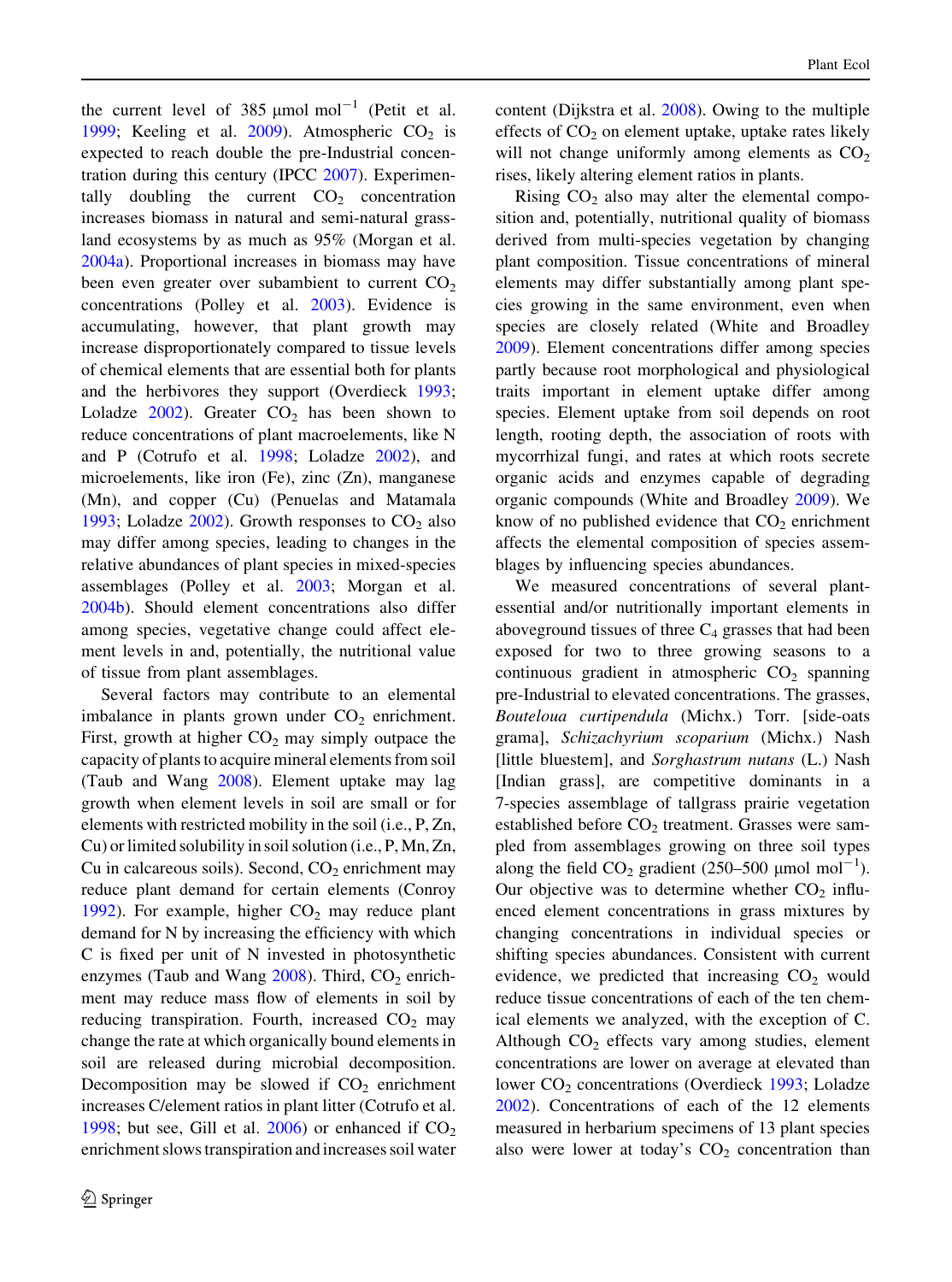when  $CO<sub>2</sub>$  was increasing from the pre-Industrial level (Penuelas and Matamala [1993](#page-12-0)). Specifically, we predicted that increasing  $CO<sub>2</sub>$  would: (1) reduce tissue concentrations of N and elements like P, Zn, and Cu with restricted mobility and limited solubility in calcareous soils and (2) mitigate stand-level effects of the predicted decrease in N, P, Zn, and Cu concentrations in individual species by favoring grasses with relatively high concentrations of these elements. This prediction is based on the premise that  $CO<sub>2</sub>$  enrichment would favor plants with root traits important to the uptake of limiting elements, such as  $CO<sub>2</sub>$  enrichment sometimes relieves the N limitation on biomass response by favoring greater abundances of legumes among plant functional groups (Edwards et al. [2001;](#page-11-0) Joel et al. [2001\)](#page-11-0).

#### Materials and methods

#### $CO<sub>2</sub>$  chambers

We used elongated field chambers to expose assemblages of tallgrass prairie species to a continuous gradient in  $CO<sub>2</sub>$  spanning pre-Industrial to elevated concentrations (Polley et al. [2008;](#page-12-0) Fay et al. [2009](#page-11-0)). The CO2 facility is located in central Texas, USA  $(31°05' N, 97°20' W)$  and consists of two transparent, tunnel-shaped chambers each 1.2 m wide and tall and 60 m long, aligned parallel along a north–south axis. Each chamber is divided into ten consecutive compartments each 5 m long. Aerial growth of chambered vegetation is enclosed in a transparent polyethylene film which transmits  $>90\%$  of incident irradiance with minimal effects on spectral quality. Chambers depend upon photosynthesis during daylight and upon respiration at night to create  $CO<sub>2</sub>$  gradients. Air introduced into chambers during daylight is progressively depleted of  $CO<sub>2</sub>$  by photosynthesizing plants as it is moved by blowers toward the air outlet of the system. The direction of air flow is reversed at night, and respiration by the enclosed ecosystem progressively increases the  $CO<sub>2</sub>$  concentration of chamber air. Desired  $CO<sub>2</sub>$  concentration gradients are maintained by automatically varying the rate of air flow through chambers in response to changes to photosynthetic (daylight) or respiration rates (night). During daylight, pure  $CO<sub>2</sub>$  is injected into air introduced into the south end of one chamber (elevated chamber) to elevate the

 $CO_2$  concentration to 500 µmol mol<sup>-1</sup>. The  $CO_2$  level is depleted to 370  $\mu$ mol mol<sup>-1</sup> at the north end of the chamber. Ambient air is introduced into the south end of the second chamber (subambient chamber) to initiate an ambient to subambient gradient in  $CO<sub>2</sub>$ (370–250  $\mu$ mol mol<sup>-1</sup>). Night-time CO<sub>2</sub> concentrations are regulated at about 130  $\mu$ mol mol<sup>-1</sup> above daytime values along each chamber. Air temperature and vapor pressure deficit are regulated near ambient values by cooling and dehumidifying air at 5-m intervals along chambers.  $CO<sub>2</sub>$  treatments have been maintained each growing season from early April through mid-November since  $CO<sub>2</sub>$  control was initiated in 2006.

# Soil monoliths

We installed four steel boxes containing intact soil monoliths (each 1 m wide and long  $\times$  1.5 m deep) beneath each of the twenty 5-m long compartments in chambers. Three soil types of contrasting physical and hydrological properties are represented. These include a Mollisol from the Austin series (Udorthentic Haplustolls), a Vertisol from the Houston Black series (Udic Haplusterts), and a sandy loam Alfisol from the Bastrop (or, Bastsil) series (Udic Paleustalfs). Each soil type is alkaline (pH 7.60, 8.02, and 8.06 for Houston, Austin, and Bastrop soils, respectively). Two monoliths of each of two soil types were randomly placed beneath each 5-m long compartment. Twelve compartments of chambers contain two monoliths each of the clay Houston Black and Austin series soils. Remaining compartments contain two monoliths of the sandy Bastrop soil and two monoliths of either the Houston soil (4 compartments) or Austin soil (4 compartments).

Perennial species characteristic of tallgrass prairie in central Texas were transplanted into 60 monoliths in June 2003, 3 years before  $CO<sub>2</sub>$  treatment was initiated. Eight plants of each of four  $C_4$  grass species [*Bouteloua* curtipendula, Schizachyrium scoparium, Sorghastrum nutans, Tridens albescens (Vasey) Wooton& Standl. (white tridens)] and three forb species [Salvia azurea Michx. Ex Lam. (pitcher sage), Solidago canadensis L. (Canada goldenrod), and the legume Desmanthus illinoensis (Michx.) MacMill. ex B.L. Rob. & Fernald (Illinois bundleflower)] were transplanted into each monolith (total density  $= 56$  plants/m<sup>2</sup>). Monoliths received ambient precipitation prior to  $CO<sub>2</sub>$  treatment,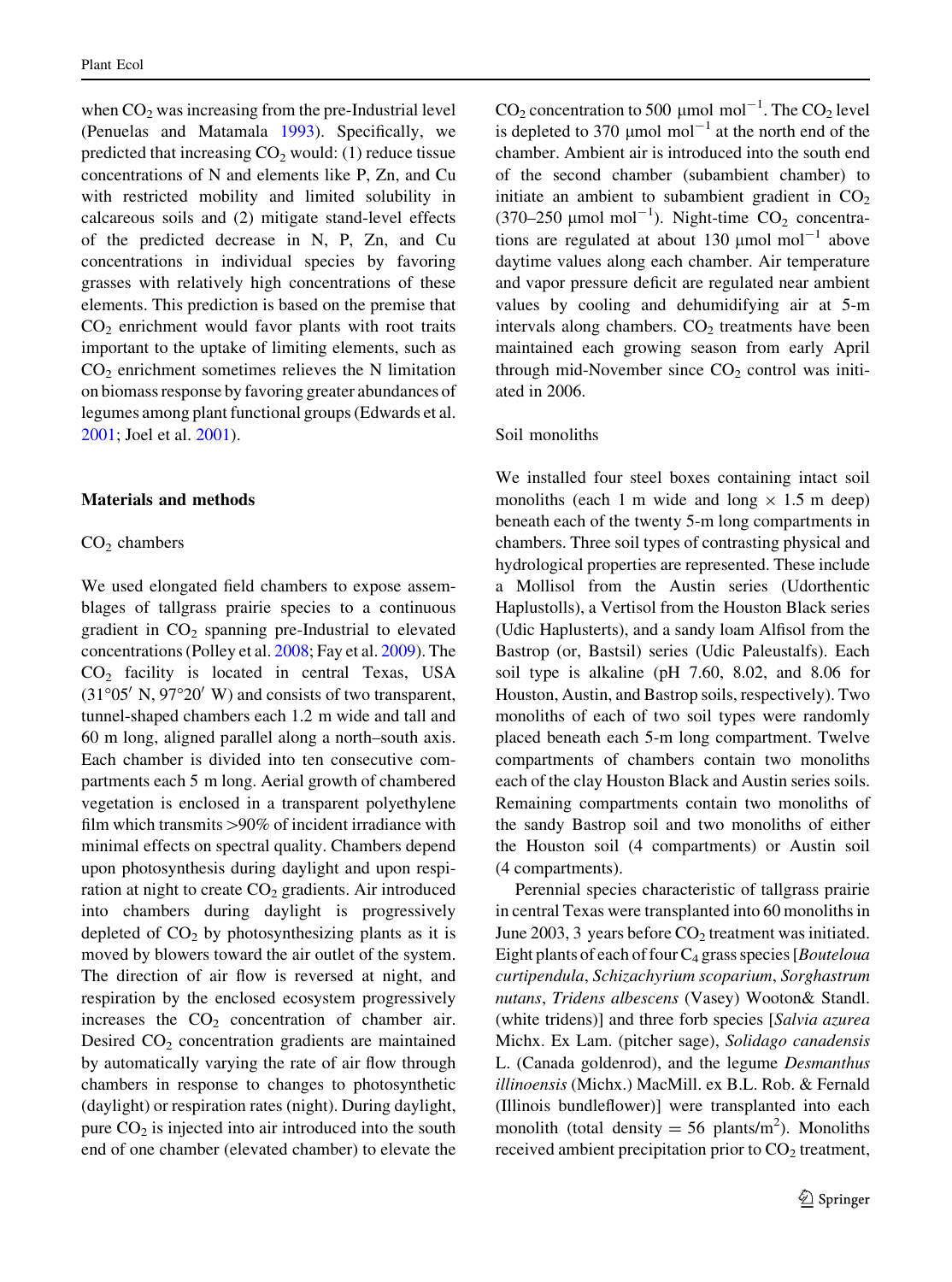with two exceptions. We irrigated monoliths to maintain soil water content near field capacity during the summer following planting (2003) and added 150 mm of water to each monolith during the dry summer of 2005. Precipitation during 2005 was 71% of the 97-year mean for the site (878 mm). After initiating  $CO<sub>2</sub>$  control, we excluded precipitation and irrigated each monolith (2006, 2007, 2008, and 2009) to simulate the average of growing season precipitation in central Texas.

# Analysis of chemical elements

We collected vegetative modules (tillers) of each of the three dominant grass species (Bouteloua curtipendula, Schizachyrium scoparium, Sorghastrum nutans; hereafter referenced by genus) from each prairie monolith on June 10, 2008 and June 4, 2009. Two to three vegetative tillers were clipped at crown level from each of the four to eight plants of each species in each monolith. For each monolith, tillers from a given species were pooled, dried at  $60^{\circ}$ C, and ground for element analyses. Remnant prairies in central Texas typically are hayed each year in June to provide fodder for cattle; hence, element concentrations in grasses at this time of year are of practical importance. Total carbon (C) and nitrogen (N) concentrations in tissues of each species from each monolith were determined using a combustion gas chromatograph (Variomax CN, Elementar Instruments, Hanau, Germany). Larger samples were required for analysis of plant microelements and other macroelements. The composite samples for each species were created by combining an equal mass of ground plant material collected from each of the two monoliths of a given soil type in each 5-m compartment of chambers. Aliquots of tissues were prepared for analysis of potassium (K), calcium (Ca), phosphorus (P), magnesium (Mg), zinc (Zn), manganese (Mn), copper (Cu), and iron (Fe) by refluxing with nitric acid over a 3-day period. Digests were reconstituted with 2% nitric acid and analyzed using inductively coupled, argon plasma emission spectrometry (3100XL; Perkin Elmer Corp., Wellsley, MA) equipped with automated sample injection. Analytes were monitored at the following wavelengths: Ca, 315.9 nm; Cu, 324.8 nm; Fe, 259.9 nm; K, 766.5 nm; Mg, 279.1 nm; Mn, 257.6 nm; P, 214.9 nm; Zn, 213.9 nm; and Sc (internal standard), 361.4 nm. The minimum detection limits (MDL)

were: Ca 101 ppb, Cu 10.4 ppb, Fe 11 ppb, K 11.6 ppm, Mg 131 ppb, Mn 11 ppb, P 784 ppb, and Zn 16 ppb. Samples were analyzed at the USDA Agricultural Research Service's Grand Forks Human Nutrition Research Center, Grand Forks, North Dakota, USA. All elemental data are reported per gram dry weight of tissue.

Vegetation sampling and data analysis

Vegetation in each monolith was photographed from above the plant canopy with a digital camera suspended 1.5 m above the soil surface of each monolith. Vegetation was photographed on the day tiller samples were collected. We applied a grid intersection technique to photographs to determine the contribution of each species to vegetative cover. We placed a  $12 \times 12$  grid on each photograph, counted the number of grid intersections at which each species was encountered, and divided counts for each species by the total number of intersections at which vegetation was encountered in order to determine the contribution of each species to plant cover.

Higher  $CO<sub>2</sub>$  may change the mean concentration of elements in the biomass of grass mixtures by changing species abundances. For each year, we calculated the effect of  $CO<sub>2</sub>$ -caused changes in grass abundances on the average concentration of each element in the biomass of dominant grasses by weighting element concentrations of Bouteloua, Schizachyrium, and Sorghastrum by the contribution of each species to the total cover of grasses. Together, the three dominant grasses contributed 69–76% of vegetative cover on the three soils. The measured contribution of each grass to cover along the  $CO<sub>2</sub>$ gradient in June 2008 was strongly and linearly correlated with each species' contribution to aboveground biomass harvested the previous November  $(r^2 = 0.70, P < 0.0001)$ , evidence that cover data by species provide a reliable estimate of species' contributions to June biomass each year.

The leaf area index (LAI) in each monolith also was measured using an AccuPAR LP-80 ceptometer (Decagon Devices, Inc., Pullman, WA). The LAI was used as a surrogate of aboveground biomass because a June destructive harvest was not possible. Aboveground biomass harvested from monoliths at the end of the growing season was strongly and linearly correlated with LAI measured with the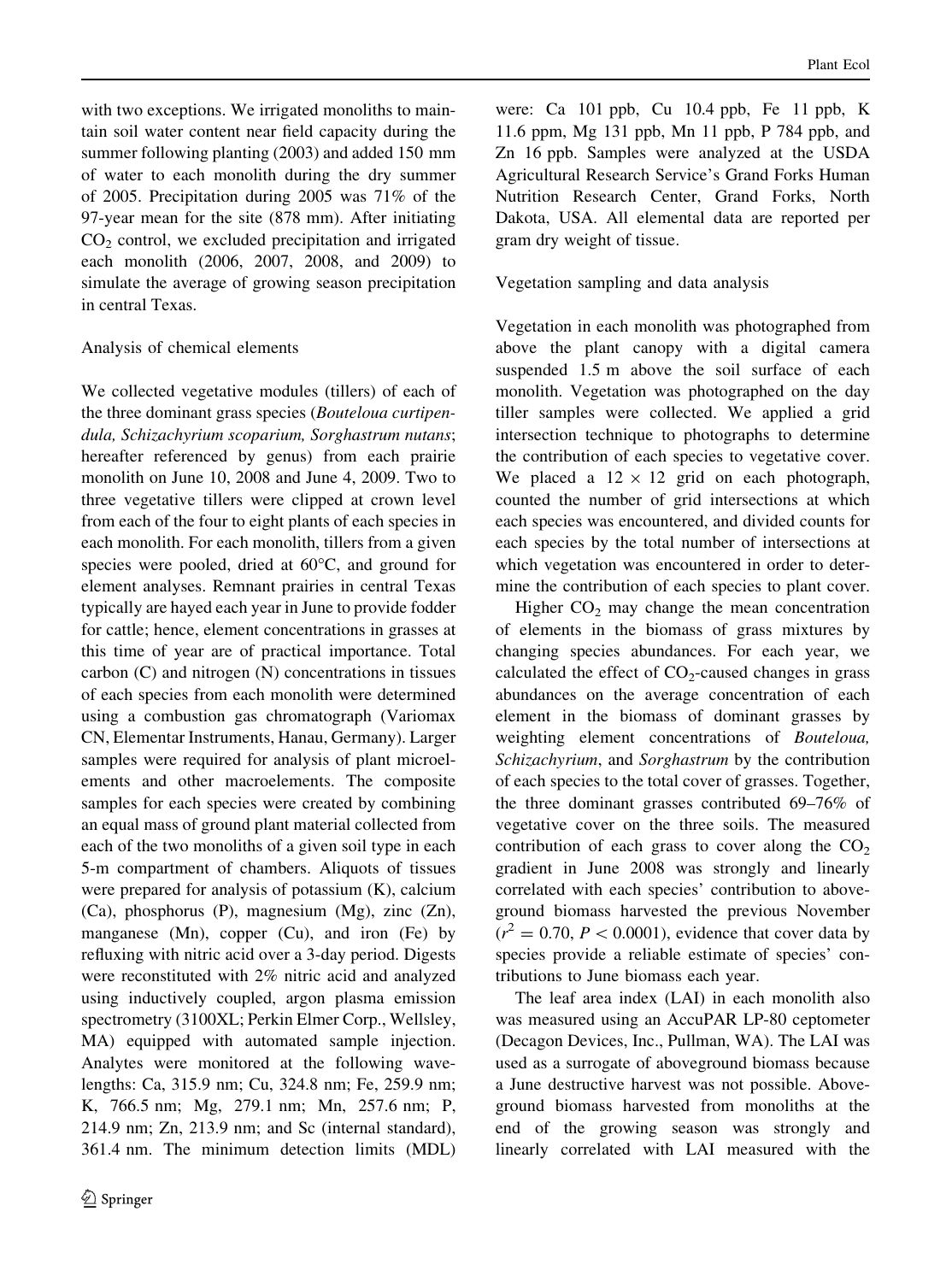LP-80 ceptometer at that time ( $r^2 = 0.68, P < 0.0001$ ,  $n = 60$ .

We used a mixed-model analysis of covariance (ANCOVA) to determine treatment effects on LAI, the contribution of each species to vegetative cover, and element concentrations in tillers for each year (2008, 2009). Analyses were conducted with SAS (Littell et al. [2002](#page-12-0)). Soil type and species identity were considered fixed effects. The assignment of soil types to 5-m lengths of chambers was considered a random effect. The mean  $CO<sub>2</sub>$  concentration per chamber length was treated as a covariate in each analysis. Prior to analysis, we averaged values of LAI, cover, and C and N concentration of each species for the two monoliths of each soil type in each 5-m length of chambers.

We measured concentrations of each of ten elements on a common set of plant samples from each year. The greater the number of element comparisons from a given set of samples, the greater the possibility that the concentration of at least one element will appear to differ among treatments. The error rate for each comparison should be more stringent than 0.05 in order to retain a prescribed familywise error rate in analyses involving multiple comparisons. One way to maintain an overall error rate of  $\alpha = 0.05$  is to test for treatment effects on each element using a significance level of  $\alpha/n$  (Bonferroni correction) or, for this analysis,  $P = 0.05/10 = 0.005$ .

# Results

#### Element concentrations

Element concentrations usually differed among the C4 grass species, among plants grown on different soils, or both, but differences were most consistent among species (Tables [1,](#page-5-0) [2;](#page-6-0) complete data are listed in Online Resource 1). Of the elements measured, only [Fe] did not differ significantly among species  $(P = 0.10)$  or soils  $(P = 0.30)$  in 2008. Concentrations of many of the elements analyzed were lower in Bouteloua than the other grasses. Concentrations of C, K, Mg, and Mn all were significantly lower for Bouteloua than Sorghastrum and Schizachyrium when 2008 data were pooled across soils (Table [1](#page-5-0)). Concentrations of K, P, Mg, and Mn were lowest in Bouteloua in 2009. Zn in 2008 and N in 2009 were the only elements for which the concentration was significantly greater in Bouteloua than another of the grasses. Importantly, several of the elements for which concentrations were smallest in *Bouteloua* occurred at levels deemed inadequate to support the growth of beef cattle (NRC [1996\)](#page-12-0). Tissue concentrations of P, Mg, Zn, and Cu all were lower than required to support cattle growth in one or more species. Concentrations of three of these elements, P, Mg, and Cu, were least in Bouteloua.

Not surprisingly, element levels often differed between plants grown on the sandy Bastrop soil and the two clay soils. Concentrations of N, K, Zn, and Cu all were lower in plants grown on the Bastrop soil than Austin and Houston soils in one or both years, whereas tissue [Mn] was greater for plants on the sandy soil than clay soils in both years.

Species effects on [P] and [Zn] in 2008, [Fe] in 2009, and [Mn] in both years differed among soil types, as indicated by significant Species X Soil interaction terms in the ANCOVA ( $P < 0.05$ ). Differences among species usually were greater on one soil than the other two soils (Fig. [1](#page-7-0)). Manganese concentrations were greater for Schizachyrium and Sorghastrum than Bouteloua on the Bastrop soil only in 2008. Species differences in [P] also were magnified on the Bastrop soil, whereas species differences in [Fe] were greatest on the Austin soil in 2009.

Concentrations of fewer elements differed as a function of  $CO<sub>2</sub>$  treatment than among grass species and soils. There was a weak tendency across data from all species and soils combined in 2008 for tiller [Fe] to increase at higher  $CO_2$  levels ( $P = 0.08$ ; not shown), but  $CO<sub>2</sub>$  effects on element concentrations usually depended on species identity or soil type. For example, the [Ca] in tillers of Schizachyrium and *Bouteloua* declined by about 560  $\mu$ g g<sup>-1</sup> per 100  $\mu$ mol mol<sup>-1</sup> increase in CO<sub>2</sub> concentration in  $2008$  (Fig. [2\)](#page-8-0), whereas  $CO<sub>2</sub>$  had no effect on the [Ca] of Sorghastrum tillers in 2008 ( $P = 0.54$ ) or on any species in 2009. Increasing  $CO<sub>2</sub>$  from 280 to 480  $\mu$ mol mol<sup>-1</sup> reduced the [P] of *Bouteloua* tillers by 22% (200  $\mu$ g g<sup>-1</sup>) in 2008 and of Schizachyrium by 18% (201  $\mu$ g g<sup>-1</sup>) in 2009, but did not affect the [P] of other species. Increasing  $CO<sub>2</sub>$  from 280 to 480  $\mu$ mol mol<sup>-1</sup> increased tiller [C] from 41.5 to 42.0% and from 42.0 to 42.8% in Sorghastrum and Schizachyrium, respectively, in 2008 (not shown;  $CO<sub>2</sub>$ )  $*$  species interaction;  $P < 0.0001$ ). Contrary to results from most  $CO<sub>2</sub>$  studies,  $CO<sub>2</sub>$  treatment had no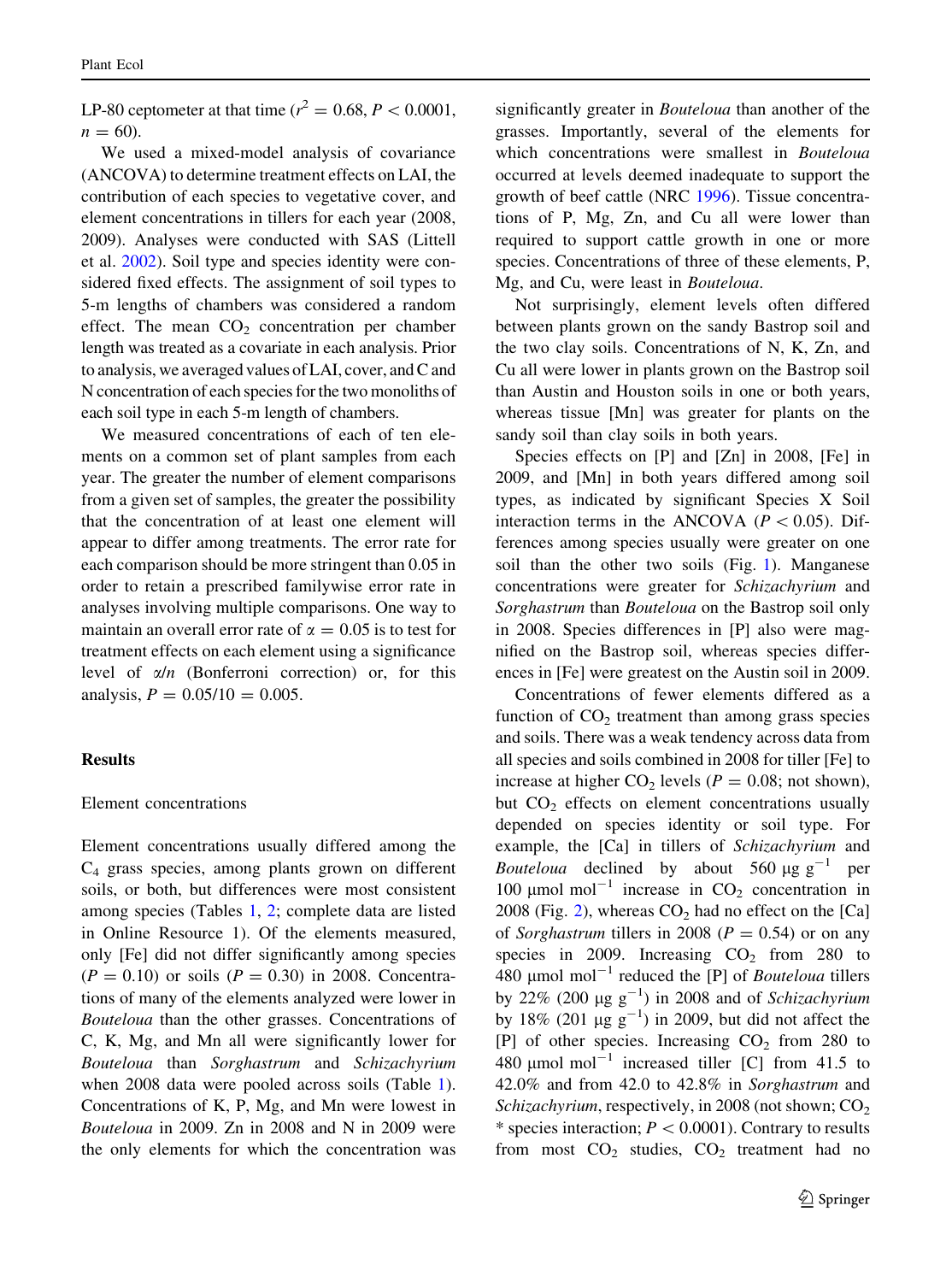| Element                            | Soil                         |                           |                             | $P$ -value | Species                               |                                |                       | $P$ -value      | Element     |
|------------------------------------|------------------------------|---------------------------|-----------------------------|------------|---------------------------------------|--------------------------------|-----------------------|-----------------|-------------|
|                                    | Austin                       | <b>Bastrop</b>            | Houston                     |            | Bouteloua<br>curtipendula scoparium   | Schizachyrium                  | Sorghastrum<br>nutans |                 | requirement |
| Carbon $(\%)$                      | 41.9 <sup>a</sup><br>(0.1)   | $41.2^b$<br>(0.2)         | 41.6 <sup>ab</sup><br>(0.1) | 0.02       | $40.5^{\circ}$ (0.2)                  | $42.4^{\rm a}$ (0.2)           | $41.9^b$ (0.2)        | $< 0.0001 -$    |             |
| Nitrogen<br>$(\mu g g^{-1})$       | $9932^{\rm a}$<br>(233)      | $8666^{\rm b}$<br>(303)   | $10505^{\rm a}$<br>(271)    | 0.0004     |                                       | $9468^b$ (215) $10483^a$ (212) | $9153^b$ (210)        | $< 0.0001 -$    |             |
| Potassium<br>$(\mu g g^{-1})$      | $9870^{bc}$<br>(243)         | $9172^{\circ}$<br>(281)   | $10120^{ab}$<br>(259)       | 0.05       | $7987^b$ (213)                        | $10570^{\circ}$ (221)          | $10605^{\rm a}$ (208) | $< 0.0001$ 6000 |             |
| Calcium<br>$(\mu g g^{-1})$        | $5279$ <sup>a</sup><br>(180) | $5497^{\rm a}$<br>(207)   | $5540^{\rm a}$<br>(192)     | 0.58       | $5140^b$ (193)                        | $5334^{ab}$ (201)              | $5842^{ab}$ (188)     | 0.04            | 2500        |
| Phosphorus*<br>$(\mu g g^{-1})$    | $816^b$ (31)                 | 939 <sup>a</sup><br>(36)  | 909 <sup>ab</sup><br>(33)   | 0.04       | $828^b$ (27)                          | $973^{\rm a}$ (28)             | $863^b$ (27)          | 0.0003          | 1500        |
| Magnesium<br>$(\mu g g^{-1})$      | $885^{\rm a}$ (41)           | 997 <sup>a</sup><br>(47)  | $975^{\mathrm{a}}$<br>(43)  | 0.17       | $693^{\circ}$ (38)                    | $1153^a$ (39)                  | $1011^b$ (37)         | $< 0.0001$ 1000 |             |
| Zinc* ( $\mu$ g g <sup>-1</sup> )  | $23.7^{\rm a}$<br>(0.8)      | $19.1^{\rm b}$<br>(0.9)   | $23.9^{\rm a}$<br>(0.8)     | 0.0005     | $22.7^{\rm a}$ (0.7)                  | $19.6^b$ (0.7)                 | $24.4^a$ (0.7)        | $< 0.0001$ 30   |             |
| Manganese*<br>$(\mu g g^{-1})$     | $26.7^{b}$<br>(3.3)          | $68.2^{\rm a}$<br>(3.8)   | $13.6^\circ$<br>(3.5)       |            | $\leq 0.0001$ 28.2 <sup>b</sup> (2.7) | $39.6^a$ (2.8)                 | 40.7 $^{\rm a}$ (2.7) | 0.0004          | 20          |
| Copper ( $\mu$ g g <sup>-1</sup> ) | 3.6 <sup>a</sup><br>(0.1)    | 3.0 <sup>b</sup><br>(0.1) | 3.9 <sup>a</sup><br>(0.1)   | 0.0002     | $3.3^b$ (0.1)                         | $3.9^a$ (0.1)                  | $3.3^b$ (0.1)         | 0.003           | 10          |

<span id="page-5-0"></span>**Table 1** Mean values (SE) of element concentrations in tillers harvested in June 2008 from three species of  $C_4$  grasses grown along a subambient to elevated gradient in atmospheric  $CO<sub>2</sub>$  concentration on soils of each of three types

Values for a given element do not differ significantly among soils or among species if followed by the same letter  $(n = 23-33)$ ;  $P<0.05$ ). The effect of soil type depended on species identity (significant Soil  $\times$  Species interaction) for those elements labeled with an asterisk. Note that most differences among treatments remain significant when tested using a more stringent significance level of  $P < 0.005$  (Bonferroni correction for tests involving multiple comparisons). Also shown are the approximate element concentrations required by growing beef cattle (NRC [1996](#page-12-0))

significant effect on tissue [N] across data for all species and soils combined ( $n = 91$ ,  $P = 0.47$  in 2008;  $n = 90$ ,  $P = 0.28$  in 2009). When analyzed using data from all grasses, tiller [P] declined on the Bastrop and Houston soils in 2008 and Houston soil in 2009 (Fig. [3\)](#page-8-0). The decline in [P] was a linear function of  $CO<sub>2</sub>$  for the Bastrop soil in 2008 and Houston soil in 2009, but [P] changed relatively little above 400  $\mu$ mol mol<sup>-1</sup> CO<sub>2</sub> for the Houston soil in 2008.

# LAI and species abundances

The LAI measured in June of each year was greater on average on the Bastrop and Houston soils than on the Austin soil (1.46, 1.24, and 0.97, respectively, in 2008 and 1.03, 1.13, and 0.72, respectively, in 2009). LAI was not significantly correlated with  $CO<sub>2</sub>$ treatment ( $P > 0.10$ ) on any soil type or in either year, implying that  $CO<sub>2</sub>$  had no consistent effect on aboveground biomass at the June sampling.

The  $CO<sub>2</sub>$  treatment had a dramatic effect on species relative abundances, as evidenced by the contrasting responses of Bouteloua and Sorghastrum to  $CO<sub>2</sub>$  enrichment in both 2008 and 2009 (Fig. [4](#page-9-0)). The contribution of Sorghastrum to vegetative cover increased markedly at higher  $CO<sub>2</sub>$  each year, especially on Austin and Bastrop soils. As estimated from regression equations, cover of Sorghastrum increased from near 0 to 37% on the Austin soil as  $CO<sub>2</sub>$  rose from 280 to 480  $\mu$ mol mol<sup>-1</sup> and was greater by almost a factor of five at the highest than lowest  $CO<sub>2</sub>$ level on the Bastrop soil. An increase in the cover of the tallgrass Sorghastrum usually was accompanied by a decrease in cover of the mid-grass Bouteloua. The contribution of *Bouteloua* to plant cover declined by 82% on average across years (from 78 to 14%) on the Austin soil as  $CO<sub>2</sub>$  increased from 280 to 480  $\mu$ mol mol<sup>-1</sup>. Cover of *Bouteloua* declined from about 32 to 1% on the Bastrop soil and from 45 to  $20\%$  on the Houston soil as  $CO<sub>2</sub>$  increased.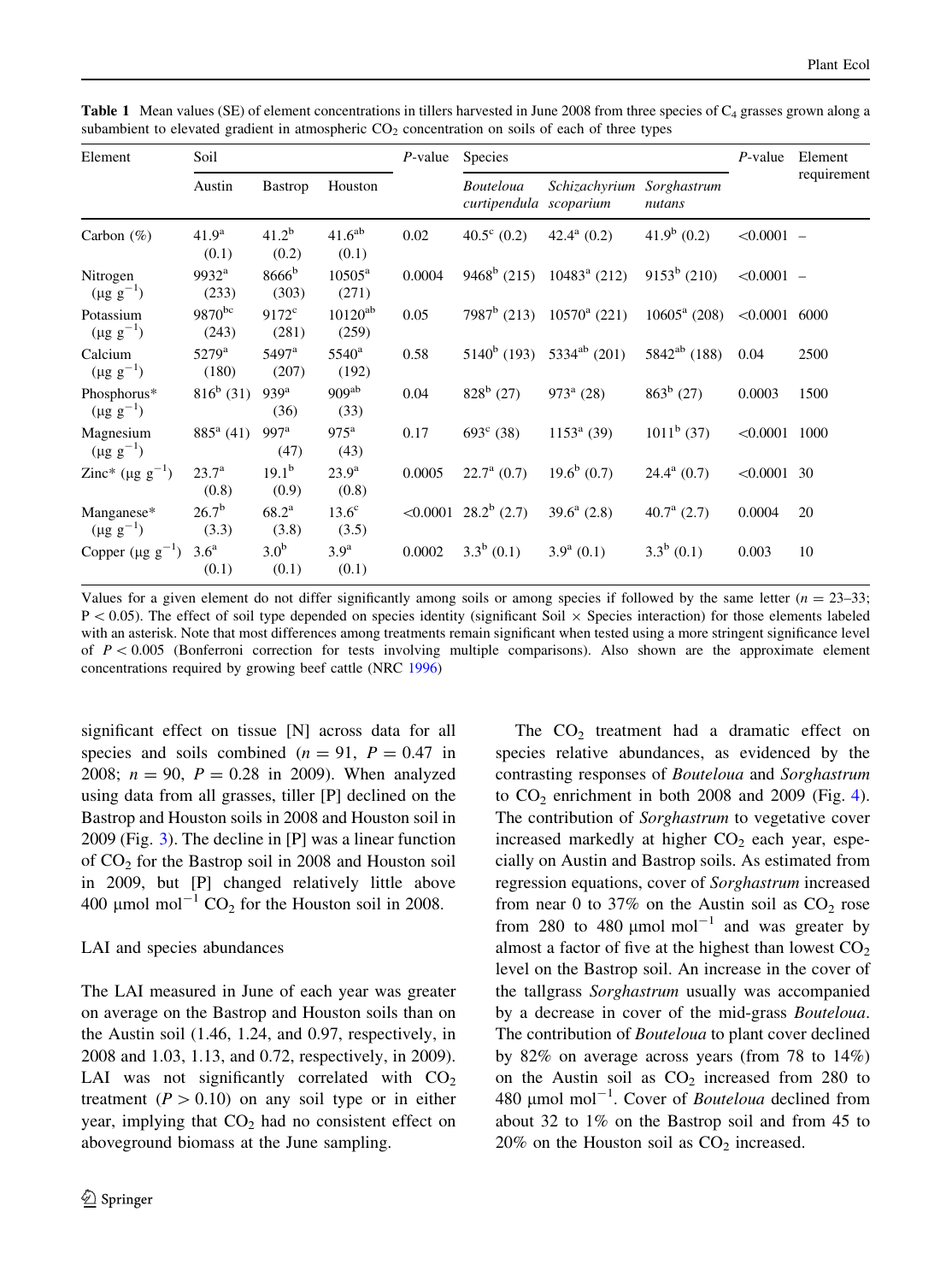| Element                           | Soil                       |                             |                             | $P$ -value | <b>Species</b>                        | $P$ -value                 | Element               |                 |             |
|-----------------------------------|----------------------------|-----------------------------|-----------------------------|------------|---------------------------------------|----------------------------|-----------------------|-----------------|-------------|
|                                   | Austin                     |                             | Bastrop Houston             |            | <b>Bouteloua</b><br>curtipendula      | Schizachyrium<br>scoparium | Sorghastrum<br>nutans |                 | requirement |
| Carbon $(\% )$                    | $43.1^a$<br>(0.1)          | $42.6^{b}$<br>(0.1)         | $42.7^{b}$<br>(0.1)         | 0.0007     | $42.0^b$ (0.1)                        | $44.0a$ (0.1)              | $42.3^b$ (0.2)        | $< 0.0001 -$    |             |
| Nitrogen<br>$(\mu g g^{-1})$      | $9106^{ab}$<br>(322)       | $8249^{\rm b}$<br>(399)     | $10072^a$<br>(360)          | 0.008      | $9258^{\rm a}$ (286)                  | $9853^a$ (281)             | $8315^b$ (283)        | $< 0.0001 -$    |             |
| Potassium<br>$(\mu g g^{-1})$     | $9558^{\rm b}$<br>(288)    | $9325^{b}$<br>(288)         | $10867^{\rm a}$<br>(288)    | 0.002      | $8123^b$ (293)                        | $11121a$ (310)             | $10507^{\rm a}$ (275) | $< 0.0001$ 6000 |             |
| Calcium<br>$(\mu g g^{-1})$       | 4928 <sup>a</sup><br>(189) | 5518 <sup>a</sup><br>(194)  | $5460^{\rm a}$<br>(194)     | 0.07       | $4779b$ (196)                         | $4986^b$ (200)             | $6142^{\rm a}$ (184)  | $< 0.0001$ 2500 |             |
| Phosphorus<br>$(\mu g g^{-1})$    | $912^a$<br>(29)            | 1007 <sup>a</sup><br>(30)   | $985^{\mathrm{a}}$<br>(29)  | 0.08       | $900^b$ (25)                          | $1016^a$ (26)              | 987 $a(24)$           | 0.003           | 1500        |
| Magnesium<br>$(\mu g g^{-1})$     | 919 <sup>b</sup><br>(36)   | 1202 <sup>a</sup><br>(37)   | 990 $b$<br>(36)             |            | $\leq 0.0001$ 829 <sup>b</sup> (35)   | $1189^a$ (37)              | $1092^{\rm a}$ (33)   | $< 0.0001$ 1000 |             |
| Iron* ( $\mu$ g g <sup>-1</sup> ) | 187h<br>(10)               | 141 <sup>b</sup><br>(11)    | 149 <sup>b</sup><br>(11)    | 0.01       | $105^b$ (13)                          | $288a$ (14)                | $84^{b}$ (12)         | $< 0.0001$ 50   |             |
| Zinc ( $\mu$ g g <sup>-1</sup> )  | 25.0 <sup>a</sup><br>(0.8) | $20.9^{b}$<br>(0.8)         | $24.2^{\rm a}$<br>(0.9)     | 0.004      | $20.9^a$ (1.2)                        | $25.6^a$ (1.3)             | $23.7^{\rm a}$ (1.2)  | 0.09            | 30          |
| Manganese*<br>$(\mu g g^{-1})$    | $17.9^{b}$<br>(3.0)        | 64.8 <sup>a</sup><br>(3.2)  | $18.3^{b}$<br>(3.3)         |            | $\leq 0.0001$ 22.4 <sup>b</sup> (4.0) | 42.4 $^{a}$ (4.3)          | $36.2^{ab}$ (3.9)     | 0.01            | 20          |
| Copper<br>$(\mu g g^{-1})$        | 3.7 <sup>a</sup><br>(0.2)  | $3.5^{\mathrm{a}}$<br>(0.2) | $4.2^{\mathrm{a}}$<br>(0.2) | 0.07       | $3.3^b$ (0.2)                         | $4.7^{\mathrm{a}}$ (0.2)   | $3.5^b$ (0.2)         | $< 0.0001$ 10   |             |

<span id="page-6-0"></span>**Table 2** Mean values (SE) of element concentrations in tillers harvested in June 2009 from three species of  $C_4$  grasses grown along a subambient to elevated gradient in atmospheric  $CO<sub>2</sub>$  concentration on soils of each of three types

Values for a given element do not differ significantly among soils or among species if followed by the same letter  $(n = 22-23)$ ;  $P < 0.05$ ). The effect of soil type depended on species identity (significant Soil  $\times$  Species interaction) for those elements labeled with an asterisk. Note that most differences among treatments remain significant when tested using a more stringent significance level of  $P < 0.005$  (Bonferroni correction for tests involving multiple comparisons). Also shown are the approximate element concentrations required by growing beef cattle (NRC [1996](#page-12-0))

Increasing  $CO<sub>2</sub>$  concentration favored Sorghastrum at the expense of *Bouteloua* apparently by reducing rates of evapotranspiration and soil water depletion. Both the contribution of Sorghastrum to vegetative cover in 2008 and 2009 (Fig. [4](#page-9-0)) and the mean of soil water content to 50 cm depth during the two preceding years (averaged for June through September) increased linearly at higher  $CO<sub>2</sub>$  on Austin and Bastrop soils [not shown:  $r^2 = 0.40$ ,  $P = 0.01$ ,  $n = 13$  and  $r<sup>2</sup> = 0.48$ ,  $P = 0.04$ ,  $n = 8$ , respectively]. Cover of Sorghastrum increased exponentially as soil water content to 50 cm depth (cm water) increased on the Austin soil [fraction Sorghastrum cover =  $(5.36 \times 10^{-9}) \times e^{(1.087 \times \text{ soil water})}$ ;  $r^2 = 0.65$ ,  $P = 0.0005$ . Vegetative cover of Sorghastrum was a weak linear function of soil water content on the Bastrop soil. The contribution of Sorghastrum to total cover increased by a fraction of 0.1 for each 1 cm increase in soil water content

 $(r^2 = 0.28, P = 0.10)$ . Neither CO<sub>2</sub> concentration  $(P = 0.21)$  or the fraction of *Sorghastrum* cover was correlated with soil water content for the Houston soil  $(P = 0.21$  and 0.20, respectively,  $n = 10$ ), on which CO2 effects on vegetation were smallest.

# Elements in the combined biomass of dominant grasses

Higher  $CO<sub>2</sub>$  may change the concentration of elements in the combined biomass of dominant grasses by changing species relative abundances.  $CO<sub>2</sub>$  effects on grass abundances were especially large on the Austin soil. Cover of Bouteloua declined, whereas that of Sorghastrum increased as  $CO<sub>2</sub>$  rose from subambient to elevated concentrations (Fig. [4](#page-9-0)).  $CO<sub>2</sub>$ enrichment did not affect concentrations of most elements, including K, Mg, and Mn, in Bouteloua, Schizachyrium, or Sorghastrum in either 2008 or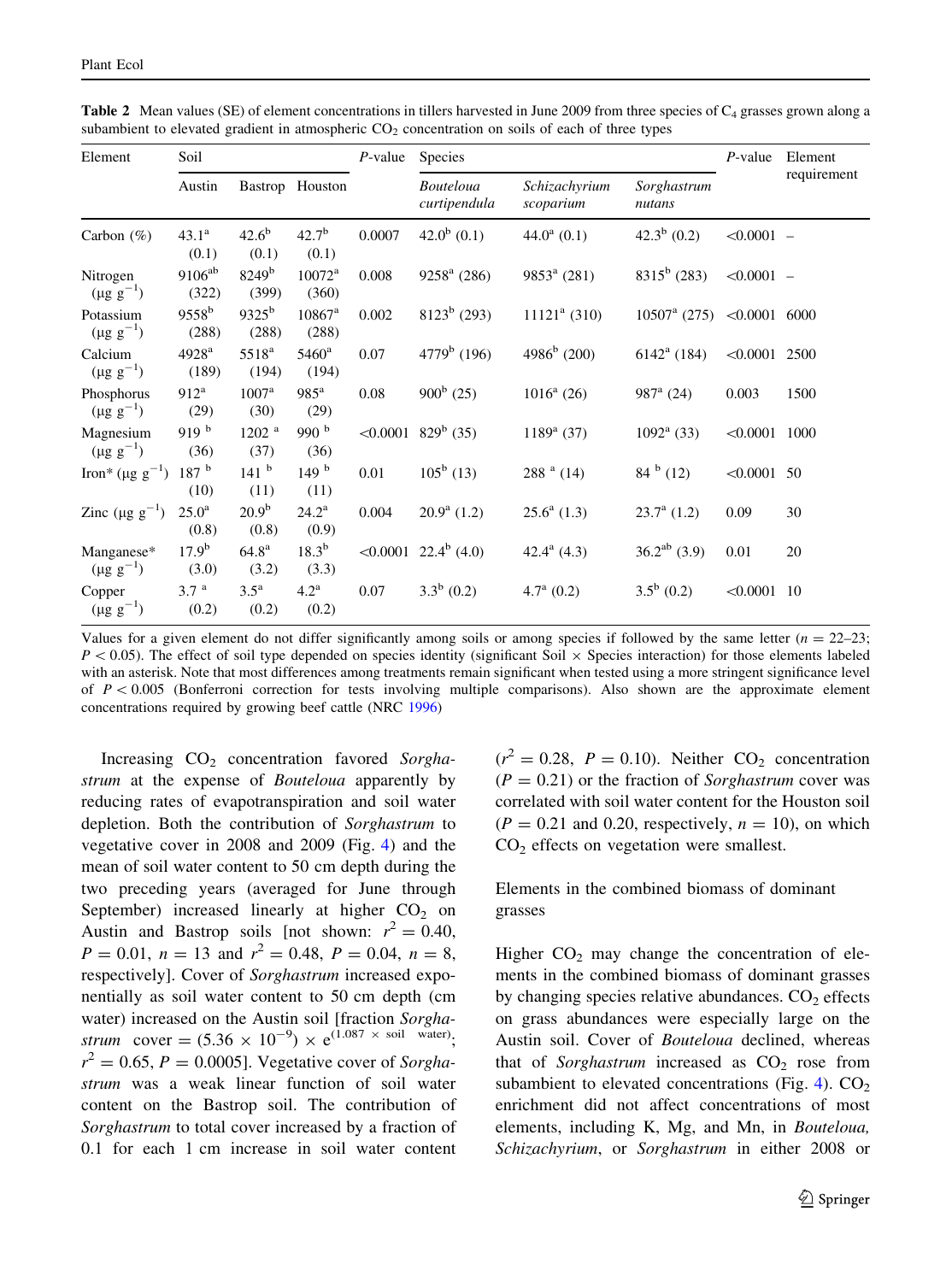<span id="page-7-0"></span>



**b**

**a a**

Fig. 1 Mean values of element concentrations in tillers of the C4 grasses Bouteloua curtipendula (Bc), Schizachyrium scoparium (Ss), and Sorghastrum nutans (Sn) grown along a subambient to elevated gradient in atmospheric  $CO<sub>2</sub>$ 

2009 (Tables [1,](#page-5-0) [2\)](#page-6-0), but changed the mean level of these elements in biomass of the three grasses combined by changing species abundances. We calculate that increasing  $CO<sub>2</sub>$  from 280 to 480 µmol mol<sup>-1</sup> increased average concentrations of K, Mg, and Mn in grass biomass by 18, 31, and 7%, respectively, on the Austin soil during the first year of 2008 (Table [3\)](#page-10-0) by increasing cover of Sorghastrum at the expense of Bouteloua, the grass with the lowest concentration of each element. Similarly,  $CO<sub>2</sub>$  enrichment increased average concentrations of K, Mg, P, and Ca in grass biomass by 20, 35, 10, and 12%, respectively, on the Austin soil during the second year of measurements (2009) by favoring Sorghastrum over Bouteloua. By contrast, higher  $CO<sub>2</sub>$  reduced [N] by 6% in biomass of grasses combined on the Austin soil in 2009 (not shown).  $CO<sub>2</sub>$  enrichment reduced the [P] of *Bouteloua* 

concentration on soils of each of three types (Austin, Bastrop, Houston). Values for a given element are averaged over  $CO<sub>2</sub>$ treatments during a given year (2008, 2009) and do not differ significantly if labeled with the same letter  $(n = 6-11)$ 

and [Ca] of both Schizachyrium and Bouteloua across all soils combined in 2008 (Fig. [2](#page-8-0)). Effects of these trends on the average [P] and [Ca] of dominant grasses growing on the Austin soil were partially offset by the decline in *Bouteloua* cover at higher  $CO<sub>2</sub>$ . The [P] and [Ca] of dominant grasses declined by 9% and 7% from 280 to 380  $\mu$ mol mol<sup>-1</sup> CO<sub>2</sub> in 2008 (Table [3;](#page-10-0) from 913 to 828  $\mu$ g g<sup>-1</sup> and 5,706 to 5,362  $\mu$ g g<sup>-1</sup>, respectively), but changed little at elevated  $CO<sub>2</sub>$ .

# **Discussion**

**0**

**20**

 **(**

**40**

**b b**

**2008**

**b**

**60**

**80**

**100**

# Element concentrations

Concentrations of fewer elements differed as a function of  $CO<sub>2</sub>$  treatment than among grass species

**c c c**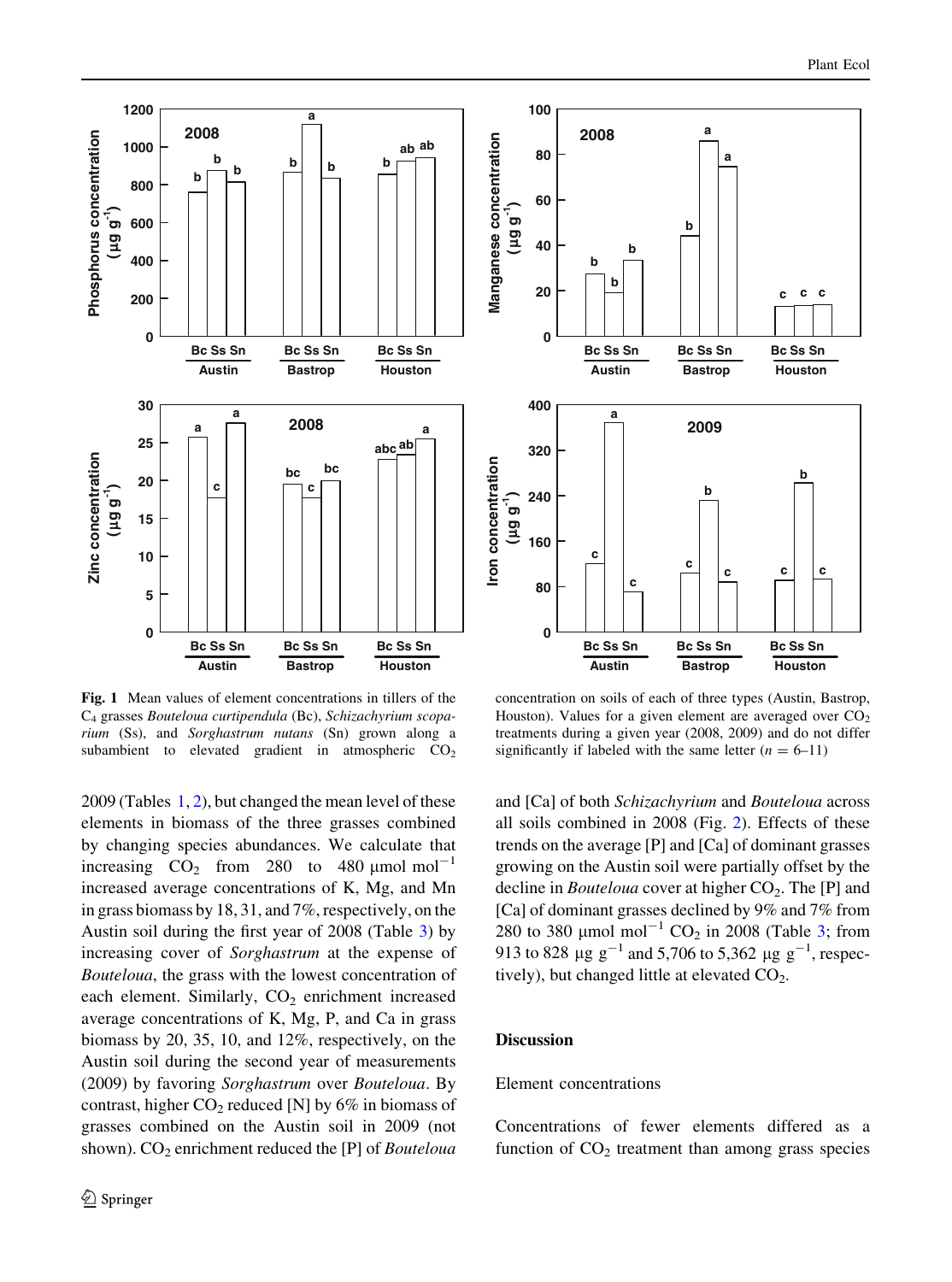<span id="page-8-0"></span>

Fig. 2 Significant relationships between element concentrations in tillers of the  $C_4$  grasses *Bouteloua curtipendula* and Schizachyrium scoparium and  $CO<sub>2</sub>$  treatment. Lines are linear regression fits to data combined across three soil types and two grass species for calcium in 2008 ( $n = 53$ ,  $P = 0.003$ ) and three soil types for phosphorus in *Bouteloua* in 2008 ( $n = 28$ ,  $P = 0.02$ ) and *Schizachyrium* in 2009 ( $n = 20$ ,  $P = 0.02$ )

and soils. Increasing  $CO<sub>2</sub>$  from pre-Industrial to elevated levels reduced tiller [P] in grasses grown on the Houston and Bastrop soils. Concentrations of most of the other elements analyzed did not respond to  $CO<sub>2</sub>$  treatment, contrary to our prediction. The limited response of most elements, including N, to  $CO<sub>2</sub>$  may reflect the absence of a  $CO<sub>2</sub>$  effect on LAI



Fig. 3 Relationships between the phosphorus concentration in tillers of  $C_4$  grasses and  $CO_2$  concentration. Lines are regression fits to data combined across three grass species for the Bastrop soil ( $n = 23$ ,  $P = 0.01$ ) and Houston soil ( $n = 28$ ,  $P = 0.004$ ) in 2008 and Houston soil in 2009 ( $n = 23$ ,  $P = 0.002$ )

and, by inference, on aboveground biomass at the June sampling. The effect of  $CO<sub>2</sub>$  on species relative abundances was far more important than  $CO<sub>2</sub>$ -caused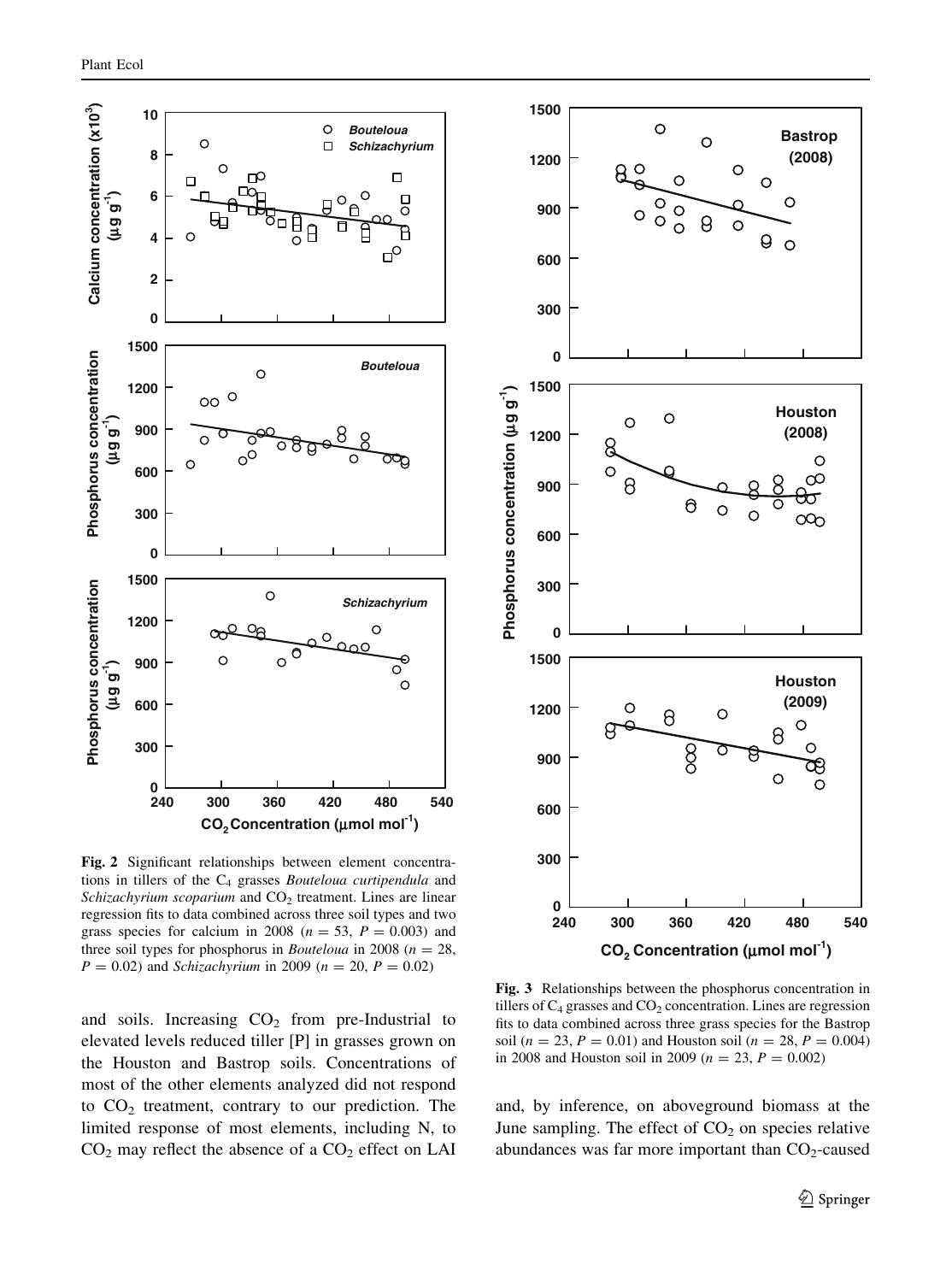<span id="page-9-0"></span>Fig. 4 The contribution of the  $C_4$  grasses Sorghastrum nutans and Bouteloua curtipendula to cover of tallgrass prairie vegetation in June of the third (2008) and fourth (2009) years of exposure along a subambient to elevated gradient in  $CO<sub>2</sub>$ concentration. Lines are regression fits to data from both years combined for each of three soil types for each species, Sorghastrum  $[n = 26, P < 0.0001]$ (Austin);  $n = 16$ ,  $P < 0.0001$  (Bastrop);  $n = 20, P = 0.03$ (Houston)] and Bouteloua  $[n = 26, P < 0.0001]$ (Austin);  $n = 16$ ,  $P = 0.008$  (Bastrop);  $n = 20, P = 0.005$ (Houston)]



changes in element levels of individual species to the nutritional status of grasses in these tallgrass prairie assemblages. Cover of the mid-grass Bouteloua declined markedly at higher  $CO<sub>2</sub>$  levels as cover of the taller grass Sorghastrum increased. Concentrations of several elements were smaller in Bouteloua than Sorghastrum, hence this exchange of species as  $CO<sub>2</sub>$  increased likely improved the overall nutritional status of grasses, as predicted. For example, we calculated that the shift in relative dominance from Bouteloua to Sorghastrum at higher  $CO<sub>2</sub>$  increased tissue concentrations of K, Mg, and Mn (2008) and K, Mg, P, and Ca (2009) in the combined biomass of grasses grown on the Austin soil.

We did not observe the general decrease in element concentrations often reported with elevated atmospheric  $CO<sub>2</sub>$  (Overdieck [1993](#page-12-0)), especially when results from multiple studies are averaged (Loladze  $2002$ ). Contrary to our prediction that  $CO<sub>2</sub>$  enrichment would reduce element concentrations, we found that  $CO<sub>2</sub>$  affected tiller levels of only one of the elements (P) that was present in grasses at concentrations considered inadequate to support cattle. Somewhat surprisingly,  $CO<sub>2</sub>$  enrichment did not affect the [N] of grass tillers on any of the three soil types studied. A decrease in the amount of N present per unit of leaf or aboveground biomass is one of the more repeatable effects of  $CO<sub>2</sub>$  enrichment, although the relative decrease in [N] at elevated  $CO_2$  is smaller for  $C_4$  than  $C_3$  plants (Cotrufo et al. [1998](#page-11-0)). Indeed, elevated  $CO<sub>2</sub>$  did not significantly affect the leaf [N] of the wild  $C_4$  grasses included in the meta-analysis of Wand et al. ([1999](#page-12-0)). A decrease in  $[N]$  at higher  $CO<sub>2</sub>$  usually is associated with an increase in plant biomass and attributed to N dilution by the additional carbohydrates accumulated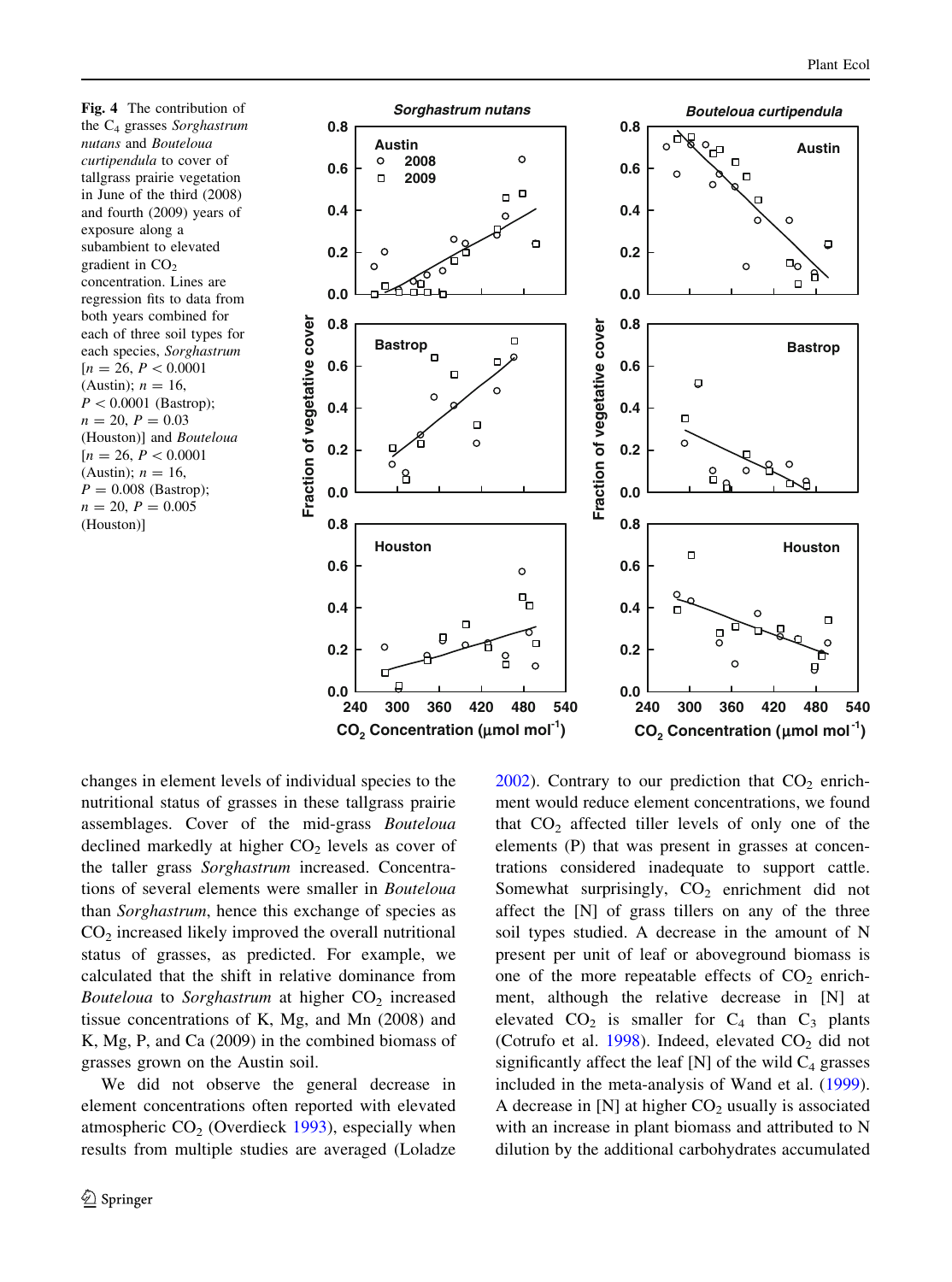| $CO2$ concentration             | Chemical element              |                             |                                |                               |                               |  |  |  |  |  |  |
|---------------------------------|-------------------------------|-----------------------------|--------------------------------|-------------------------------|-------------------------------|--|--|--|--|--|--|
| ( $\mu$ mol mol <sup>-1</sup> ) | Potassium<br>$(\mu g g^{-1})$ | Calcium<br>$(\mu g g^{-1})$ | Phosphorus<br>$(\mu g g^{-1})$ | Magnesium<br>$(\mu g g^{-1})$ | Manganese<br>$(\mu g g^{-1})$ |  |  |  |  |  |  |
|                                 | 2008                          |                             |                                |                               |                               |  |  |  |  |  |  |
| 280                             | 8603                          | 5706                        | 913                            | 705                           | 26.9                          |  |  |  |  |  |  |
| 330                             | 8952                          | 5502                        | 864                            | 755                           | 27.3                          |  |  |  |  |  |  |
| 380                             | 9322                          | 5362                        | 828                            | 809                           | 27.7                          |  |  |  |  |  |  |
| 430                             | 9715                          | 5298                        | 809                            | 865                           | 28.2                          |  |  |  |  |  |  |
| 480                             | 10132                         | 5291                        | 808                            | 925                           | 28.7                          |  |  |  |  |  |  |
|                                 | 2009                          |                             |                                |                               |                               |  |  |  |  |  |  |
| 280                             | 8009                          | 4827                        | 835                            | 705                           | 18.2                          |  |  |  |  |  |  |
| 330                             | 8195                          | 4888                        | 845                            | 733                           | 18.2                          |  |  |  |  |  |  |
| 380                             | 8542                          | 5022                        | 863                            | 787                           | 18.2                          |  |  |  |  |  |  |
| 430                             | 8989                          | 5195                        | 885                            | 856                           | 18.1                          |  |  |  |  |  |  |
| 480                             | 9585                          | 5427                        | 916                            | 948                           | 18.1                          |  |  |  |  |  |  |

<span id="page-10-0"></span>**Table 3** Effects of CO<sub>2</sub> treatment on concentrations of selected chemical elements in the combined biomass of three species of  $C_4$ grasses (Bouteloua, Schizachyrium, and Sorghastrum) grown on the Austin soil

The concentration of each element in grass biomass was calculated for each year (2008, 2009) at each  $CO<sub>2</sub>$  concentration by weighting measured element concentrations of Bouteloua, Schizachyrium, and Sorghastrum by the contribution of each species to the total cover of grasses. The cover of each species was calculated as a function of  $CO_2$  using linear regressions fit to cover– $CO_2$ relationships for each year. The element concentrations used for each species in calculations were derived by either of two methods. We used the mean element concentration from all  $CO<sub>2</sub>$  treatments combined when  $CO<sub>2</sub>$  had no effect on element levels. Alternatively, element concentrations were calculated using regressions fit to element– $CO<sub>2</sub>$  $CO<sub>2</sub>$  $CO<sub>2</sub>$  relationships (Fig. 2)

at high  $CO<sub>2</sub>$  (Loladze [2002;](#page-12-0) Taub and Wang [2008](#page-12-0)).  $CO<sub>2</sub>$  did not affect LAI and, by inference, aboveground biomass of the prairie assemblages we studied, at least at the June sampling. Similarly, elevated  $CO<sub>2</sub>$  had no effect on photosynthesis, biomass, or the N status of maize (Zea mays) in the absence of water stress (Leakey et al. [2006](#page-12-0)). We sampled tillers during the period when grasslands in our area typically are mowed for hay and before reproductive culms of  $C_4$  species elongate. Grasslands in central Texas usually approach maximal physiological activity during June (Mielnick et al. [2001\)](#page-12-0), but aboveground biomass in June is only about 50% of annual biomass production for tallgrass prairies in the area (Polley et al. [2007\)](#page-12-0). Perhaps,  $CO<sub>2</sub>$  effects on element concentrations would have been larger had we harvested tillers late in the season after soils dried and the positive effect of  $CO<sub>2</sub>$  on water use efficiency had been expressed as greater C<sub>4</sub> biomass (Cunniff et al. [2008;](#page-11-0) Gerhart and Ward  $2010$ ). Alternatively,  $CO<sub>2</sub>$  effects on element concentrations simply may vary among years because of inter-annual variation in factors other than  $CO<sub>2</sub>$  that affect plant growth and element availability in soil. For example, higher  $CO<sub>2</sub>$  reduced the [Ca] in tillers of two grasses in 2008, but did not affect the [Ca] of any species in 2009. Similarly, an increase in  $CO<sub>2</sub>$  from subambient to elevated levels reduced the [N] of aboveground tissues of the dominant  $C_4$  grass in mesic grassland during 2 years of treatment, but did not affect [N] during two additional years (Polley et al. [2003\)](#page-12-0). The response to  $CO<sub>2</sub>$  also may vary among elements, depending on soil characteristics and plant demand. For instance,  $CO<sub>2</sub>$  enrichment reduced concentrations of K and Na in aboveground material from fertilized mixtures of perennial ryegrass (Lolium perenne L.) and white clover (Trifolium repens L.), but increased tissue [Ca] and had no effect on [P], [Mg], and [S] in mixtures (Schenk et al. [1997\)](#page-12-0).

# Species abundances

The  $CO<sub>2</sub>$  effect on relative abundances of *Bouteloua* and Sorghastrum had far greater impact on element concentrations in grass stands than did change in element levels of individual species. Elements that were most limiting relative to the nutritional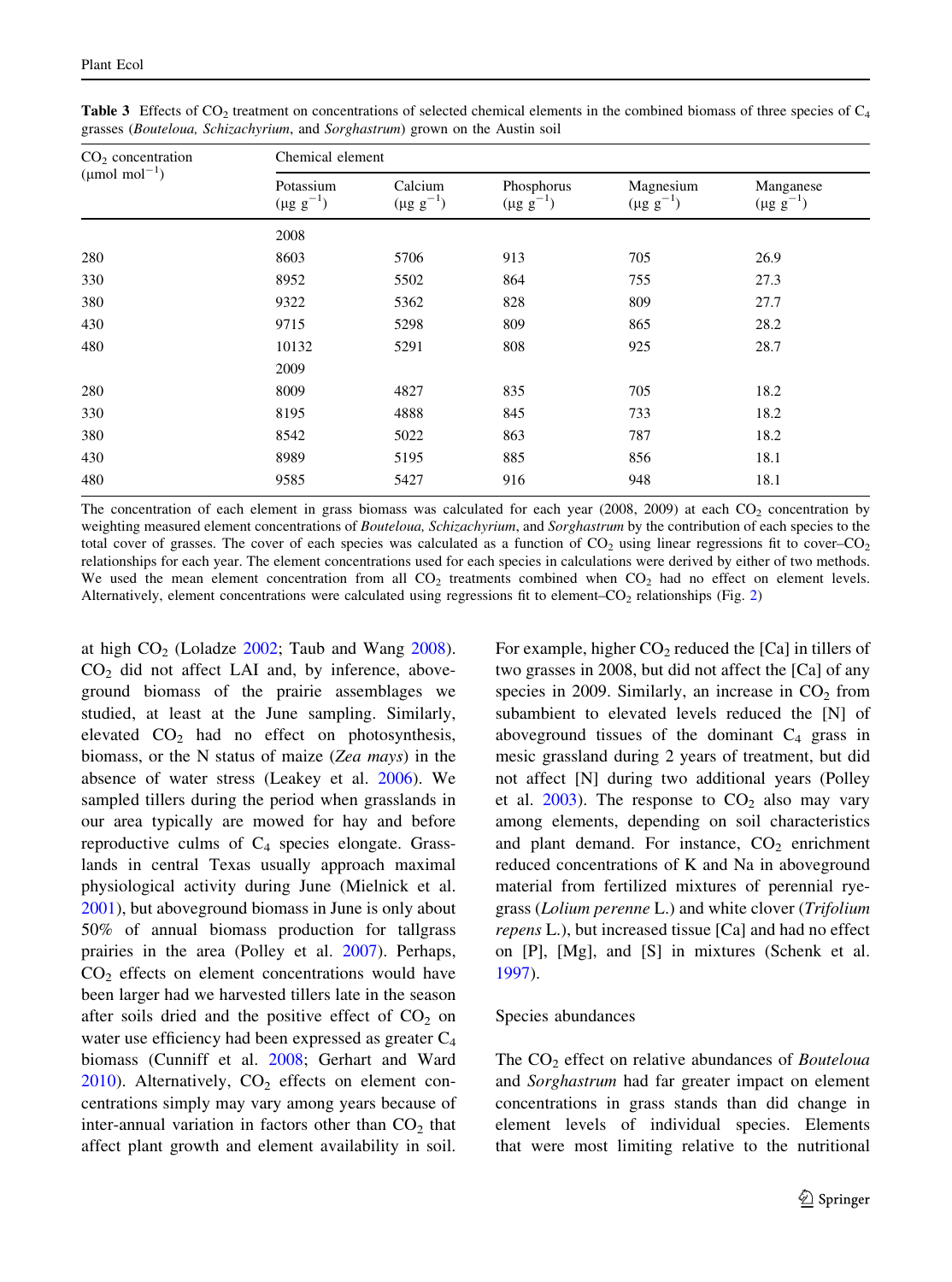<span id="page-11-0"></span>requirements of cattle generally occurred at lowest concentrations in Bouteloua, the species most strongly disadvantaged at elevated  $CO<sub>2</sub>$ . Consistent with our prediction,  $CO<sub>2</sub>$  enrichment favored a grass, Sorghastrum, with relatively high concentrations of these elements, thereby increasing mean concentrations of several elements in grass assemblages. The tradeoff in cover of *Bouteloua* and *Sorghastrum* as  $CO<sub>2</sub>$  increased was best expressed on the Austin soil where tiller concentrations of K, Mg, and Mn were, on average,  $>$ 30% greater in Sorghastrum than Bouteloua. The exchange of *Bouteloua* for *Sorghastrum* at high  $CO<sub>2</sub>$ also offset effects of the  $CO<sub>2</sub>$ -caused decrease in [P] of Bouteloua in 2008 on the average [P] of dominant grasses growing on the Austin soil. It is not clear why element concentrations often were smallest in Bouteloua. Element levels per unit of biomass in Bouteloua may have been reduced if the mid-grass accumulated silica to higher concentrations than other grasses. The silica content of forage grasses averages about 2–3% of plant biomass (Vicari and Bazely [1993\)](#page-12-0), but can be much greater in some grasses (McNaughton et al. [1985\)](#page-12-0). In addition, some of the elements present at relatively low levels in Bouteloua have limited mobility or solubility in calcareous soils (Mengel and Kirkby [1982\)](#page-12-0). These elements include P, K, and Mn. Plants may improve acquisition of immobile elements by developing a more extensive root system and longer and thinner roots. Mycorrhizal associations have been shown to increase the concentration of P and other elements in crop plants (White and Broadley [2009\)](#page-12-0). Data on rooting patterns of Bouteloua and Sorghastrum are limited, especially for plants grown on the same soil type. Wilsey and Polley [\(2006](#page-12-0)), however, found that root biomass over the deepest soil increment sampled (20–45 cm) was much greater for Sorghastrum than Bouteloua during the second year of growth in field plots on the Austin series soil. The fraction of end-of-season plant biomass in roots was similar to or slightly smaller for *Bouteloua* than both Schizachyrium and Sorghastrum.

Increasing  $CO<sub>2</sub>$  concentration favored Sorghastrum over *Bouteloua* apparently by reducing rates of soil water depletion.  $CO<sub>2</sub>$  enrichment has been shown to change species abundances in ecosystems as diverse as Swiss grassland and semi-arid shortgrass steppe by slowing evapotranspiration and the rate at which soil water content declines (Niklaus et al. [2001](#page-12-0); Morgan et al. [2004a\)](#page-12-0).

Our results highlight the importance of accounting for change in species abundances and composition when predicting  $CO<sub>2</sub>$  effects on ecosystem functioning and services (Polley et al. [2010](#page-12-0)). By favoring one grass species over another,  $CO<sub>2</sub>$  enrichment from pre-Industrial to elevated levels increased concentrations of several nutritionally important elements in prairie grasses.

Acknowledgments Chris Kolodziejczyk operated CO<sub>2</sub> chambers. Joel Ingrim and Katherine Jones prepared samples, and Anne Gibson analyzed samples for C and N. Stacey Gunter and Daniel Taub provided helpful reviews of the manuscript.

#### References

- [IPCC] Intergovernmental Panel on Climate Change (2007) Climate change 2007: the physical science basis. Summary for Policymakers, Cambridge, New York
- Conroy JP (1992) Influence of elevated atmospheric  $CO<sub>2</sub>$ concentrations on plant nutrition. Aust J Bot 40:445–456
- Cotrufo MF, Ineson P, Scott S  $(1998)$  Elevated CO<sub>2</sub> reduces the nitrogen concentration of plant tissues. Global Change Biol 4:43–54
- Cunniff J, Osborne CP, Ripley BS, Charles M, Jones G (2008) Response of wild  $C_4$  crop progenitors to subambient  $CO_2$ highlights a possible role in the origin of agriculture. Global Change Biol 14:576–587
- Dijkstra FA, Pendall E, Mosier AR, King JY, Milchunas DG, Morgan JA (2008) Long-term enhancement of N availability and plant growth under elevated  $CO<sub>2</sub>$  in a semi-arid grassland. Funct Ecol 22:975–982
- Edwards GR, Clark H, Newton PDC (2001) Carbon dioxide enrichment affects seedling recruitment in an infertile, permanent grassland grazed by sheep. Oecologia 127: 383–394
- Fay PA, Kelley AM, Procter AC, Jin VL, Jackson RB, Johnson HB, Polley HW (2009) Primary productivity and water balance of grassland vegetation on three soils in a continuous  $CO<sub>2</sub>$  gradient: initial results from the Lysimeter CO2 gradient experiment. Ecosystems 12:699–714
- Gerhart LM, Ward JK (2010) Plant response to low  $[CO<sub>2</sub>]$  of the past. New Phytol 188:674–695
- Gill RA, Anderson LJ, Polley HW, Johnson HB, Jackson RB (2006) Potential nitrogen constraints on soil carbon sequestration under low and elevated atmospheric CO<sub>2</sub>. Ecology 87:41–52
- Joel G, Chapin FS III, Chiariello NR, Thayer SS, Field CB (2001) Species-specific responses of plant communities to altered carbon and nutrient availability. Global Change Biol 7:435–450
- Keeling RF, Piper SC, Bollenbacher AF, Walker JS (2009) Atmospheric  $CO<sub>2</sub>$  records from sites in the SIO air sampling network. In: Trends: a compendium of data on global change, Carbon Dioxide Information Analysis Center, Oak Ridge National Laboratory, U.S. Department of Energy, Oak Ridge, Tennessee, USA